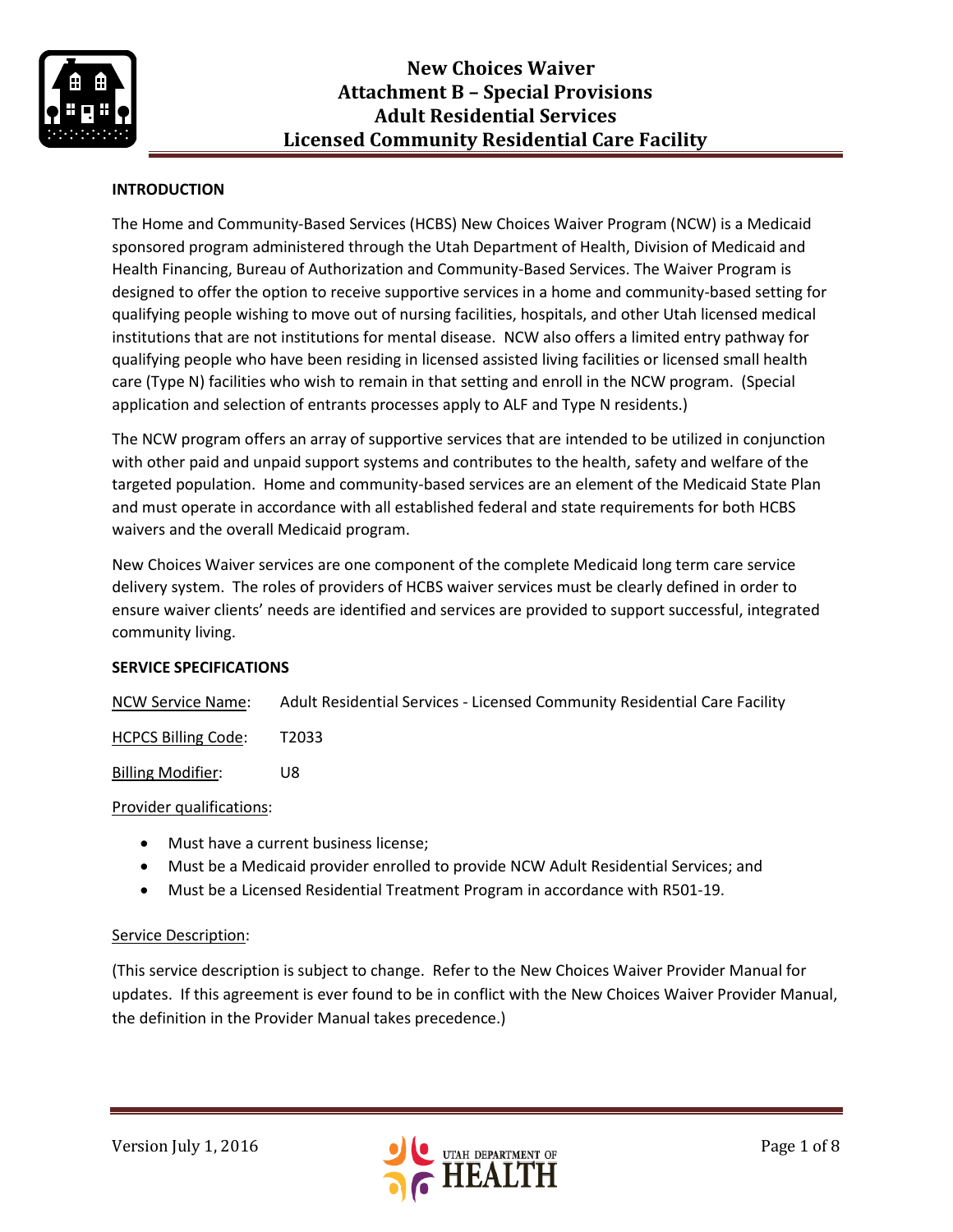

Adult Residential Services (T2033) is a package of supportive services that is available to New Choices Waiver clients who reside in licensed and NCW approved residential treatment facilities. The specific services from the service package that are provided to each individual waiver client are based on the assessed needs of that individual and are expected to meet scheduled and unpredictable client needs and to provide supervision, safety and security in conjunction with residing in a homelike, noninstitutional setting. The designated waiver case management agency assigned to each waiver client is responsible to assess client needs and to coordinate care with all service providers including Adult Residential Services providers.

Adult Residential Services (T2033) reimburses a daily rate which covers the amount, duration and frequency of services identified to be needed for each individual waiver client. The amount, duration and frequency assessed to be needed varies from client to client but the same daily rate is paid regardless of the intensity of services provided to each NCW client actively receiving services on a particular day.

The T2033 Adult Residential Service package includes any combination of the following services at the amount, duration and frequency assessed to be needed and identified in the approved service authorization:

- Preparation of three meals per day;
- Behavioral health services as specified in the individualized treatment plan;
- General housekeeping services including personal laundry, laundering bed linens, washing dishes, mopping floors, vacuuming carpeted areas, dusting surfaces, making beds, cleaning of bathroom fixtures, trash removal and other general cleaning activities;
- General monitoring and emergency response capability twenty-four hours a day, seven days a week. Providers must have staff on site that are reachable at all times and must be able to respond quickly in the case of emergency including evacuation from the building if necessary.
- Social and recreational activities to enhance quality of life;
- Chore services; and
- Medication assistance and oversight.

This service does not cover 24-hour skilled care or supervision, room and board, items of comfort or convenience, or the costs of facility maintenance, upkeep and improvement.

# General Requirements:

By signing this attachment, provider agrees to additional terms and conditions as outlined below:

A. Provider will report any negative or critical incident or incidents likely to receive media or legislative scrutiny involving a NCW client to the client's case management agency or to the New Choices Waiver program office immediately. This includes but is not limited to medication errors, falls, injuries, missing persons, abuse, neglect, exploitation, unexpected hospitalizations, unexpected deaths, Adult Protective Services (APS) or law enforcement involvement, and other

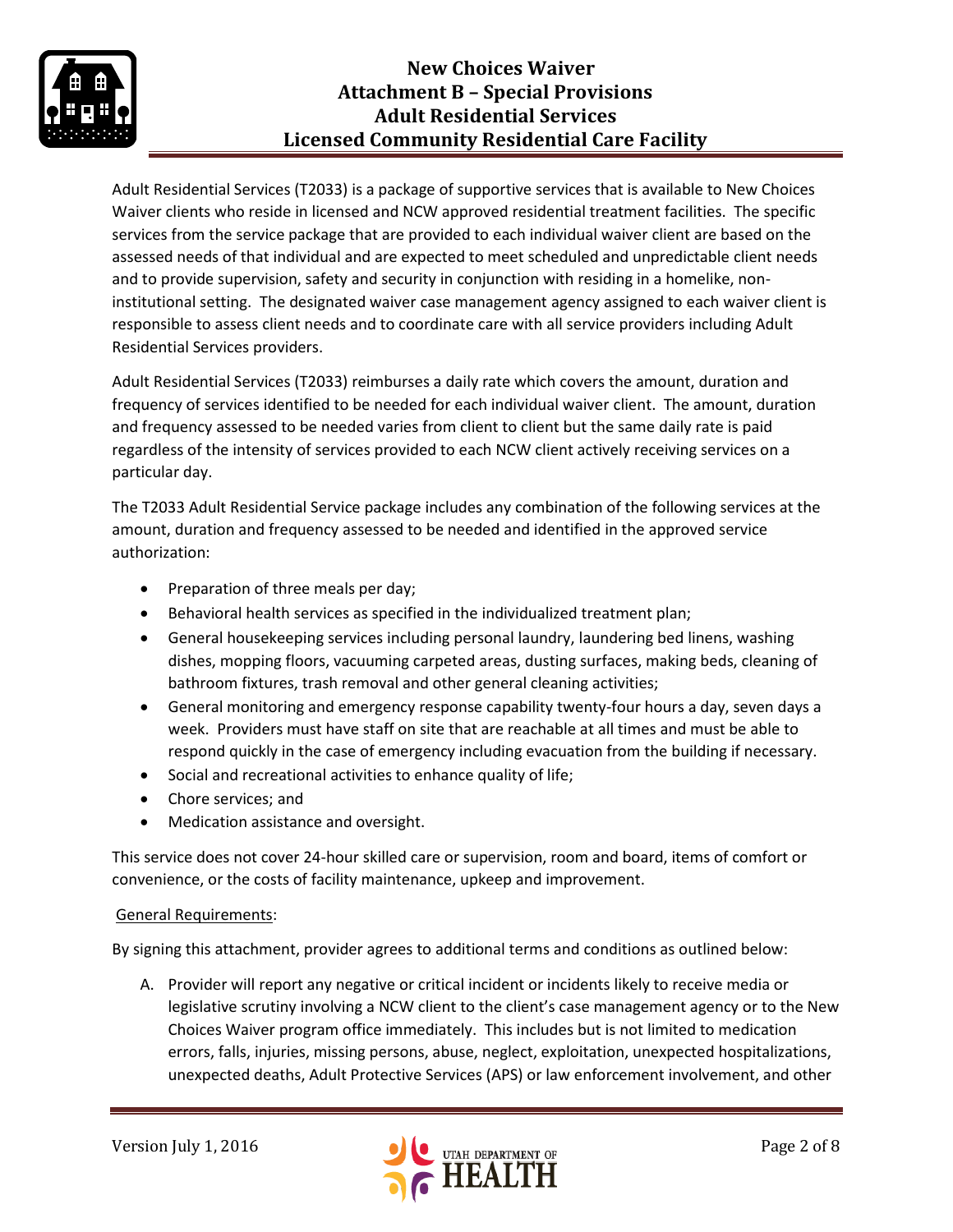

similar incidents that raise concern for client safety. As required by law, provider will also report any suspected or actual incidences of abuse, neglect or exploitation to APS or to local law enforcement.

- B. Provider will accept the NCW Medicaid rate as payment in full, and the provider shall not bill the client nor their families an additional fee for services rendered.
- C. Provider will interact with each NCW client's designated case management agency and participate in the person-centered care planning process when requested by the client or their representative.
- D. Provider will review Service Authorization Forms received from waiver case management agencies and will return a signed copy to the case management agency. Service authorizations indicate the amount, duration and frequency of services that are authorized based on the assessment of each client's needs and are subject to approval by the State Medicaid Agency. The authorized HCPCS, number of units, frequency and duration will appear in the service authorization and providers shall not render services to waiver clients until a service authorization has been received and properly executed by both the designated waiver case management agency representative and the provider. Service authorizations are valid for a maximum of one year even if the "end date" on the form is left blank. Claims paid for waiver services for dates of service outside of the date span listed in the service authorization will be recovered. Claims paid for waiver services that exceed the number of units or frequency than was authorized in the service authorization will be recovered. Claims paid for HCPCS codes that were not authorized in the service authorization will be recovered.
- E. Service authorizations are not a guarantee of payment.
- F. Service authorizations are automatically nullified immediately upon any of the following events taking place:
	- 1. The NCW client elects to change to a different NCW provider
	- 2. The NCW client elects to altogether discontinue receiving the services that the provider offers
	- 3. The NCW client loses Medicaid eligibility
	- 4. The NCW client is disenrolled from the NCW program for any other reason
	- 5. The provider's Medicaid and/or NCW contract is terminated or suspended
- G. Provider will not provide services to waiver clients when they are receiving inpatient treatment. Service authorizations are *suspended* during times when a New Choices Waiver client is admitted to an inpatient setting such as a hospital or nursing facility. Upon the client's discharge from the inpatient setting, provider will communicate with the waiver case

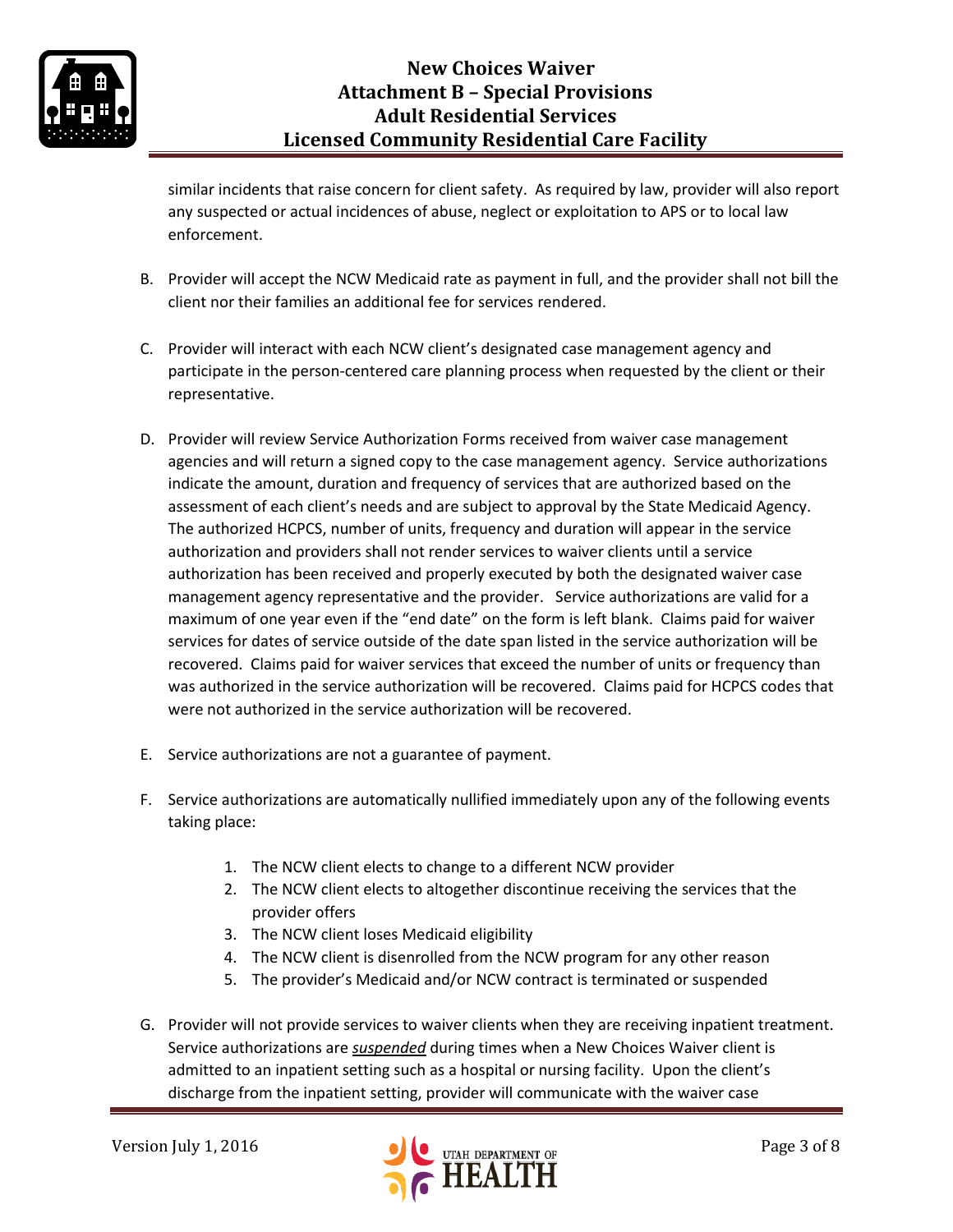

management agency to receive verbal approval to reinstate services if any unused units are remaining in the service authorization or to request a new authorization if the existing authorization has expired.

- H. Units of service that have been authorized for one NCW client can only be provided to that NCW client. Provider will not transfer unused units that have been authorized for one NCW client to another NCW client.
- I. Provider will contact a client's designated waiver case management agency if the provider observes that actual service utilization trends appear to exceed the number of units authorized.
- J. Provider will verify client Medicaid eligibility each month in order to avoid providing services that are not reimbursable due to a client's loss of Medicaid benefits.

Utah Medicaid offers two methods that providers may use to verify client eligibility:

- 6. Medicaid Eligibility Lookup Tool [\(https://medicaid.utah.gov\)](https://medicaid.utah.gov/)
- 7. Access Now (1-800-662-9651 option 1, option 1)
- K. Provider shall not bill Medicaid for services that were not actually provided or for services that the provider anticipates providing to a client in the near or distant future.
- L. Provider shall not bill a client for a missed or canceled appointment unless the client or the client's legal representative has signed a written cancelation policy which expressly allows the provider to charge the client for missed or canceled appointments.
- M. Adult Residential Services providers shall not bill Medicaid for times when a NCW client is out of the facility for an entire 24-hour day which begins and ends at midnight.
- N. Provider will not engage in unsolicited direct marketing activities to prospective NCW clients. Marketing strategies shall be limited to mass outreach and advertisements. Provider will not approach prospective NCW clients or their representatives unless the client or representative explicitly requests information from the provider. Provider shall refrain from offering incentives or other enticements to persuade a prospective NCW client to choose the provider for waiver services. Provider shall not enter into incentive or kick-back agreements with waiver case management agencies or otherwise entice the case management agency to influence or limit a NCW client's freedom to choose their own service providers. Provider may not require NCW clients to select a certain waiver or non-waiver provider for other services listed on the personcentered care plan.
- O. Provider will document each service encounter. A "service encounter" for Adult Residential Services means the actual services (from the service package listed earlier in this contract) that

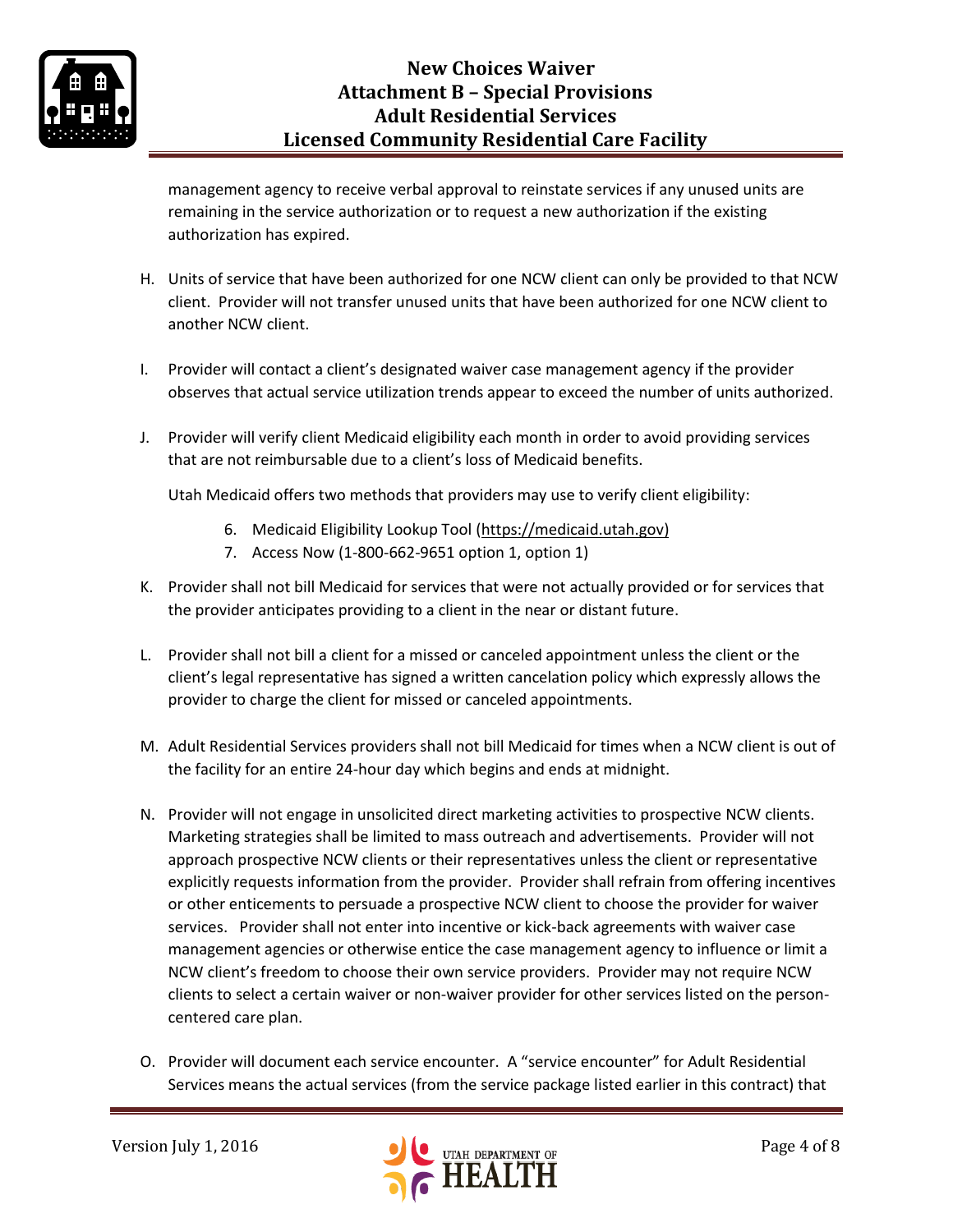

# **New Choices Waiver Attachment B – Special Provisions Adult Residential Services Licensed Community Residential Care Facility**

were provided by facility staff to a particular NCW client on a particular day. At a minimum each service encounter record should include:

- The client's first and last name
- The date of service for each service encounter
- The start and end times for each service provided
- The services provided by service title
- Notes describing the service encounter
- The name of the individual who performed the service
- The signature of the individual(s) who performed the service(s) or who can attest to the completion of the service(s).
- P. Provider will abide by the policies and procedures outlined in the NCW Provider Manual and to stay apprised of policy updates and changes regarding Medicaid and the NCW program. If this agreement is ever found to be in conflict with the NCW Provider Manual, the NCW Provider Manual will take precedence over this agreement. The NCW Provider Manual is posted on the Utah Medicaid website: [https://medicaid.utah.gov](https://medicaid.utah.gov/)
- Q. Provider will review the Medicaid Information Bulletins (MIBs) and stay apprised of policy updates and changes regarding Medicaid and the NCW program. The MIB is the tool that the Utah Department of Health, Division of Medicaid and Health Financing uses to disseminate such information to providers and stakeholders. The MIB is published quarterly or more frequently as needed. To subscribe to the Newsletter or to view the MIB releases, visit the Medicaid website: [https://medicaid.utah.gov](https://medicaid.utah.gov/)
- R. If the provider has Medicare and/or Medicaid certification and loses Medicare and/or Medicaid certification, the provider's New Choices Waiver contract shall also be terminated effective the same day as the termination of the Medicare and/or Medicaid certification. The provider will notify the New Choices Waiver Program Office within 3 business days of receiving the notification letter from Medicare and/or Medicaid. The provider will make every effort to ensure a safe and orderly transition of all NCW clients to other service providers prior to final termination of their NCW contract.
- S. If the provider is aware that it is about to undergo a change of ownership or otherwise elects to voluntarily terminate their New Choices Waiver contract, the provider shall give at least 30 days advance written notice of the change of ownership or voluntary termination to the New Choices Waiver Program Office. Providers shall assist in ensuring a safe and orderly transition of waiver clients to another service provider prior to termination.
- T. Providers cannot be listed on a person-centered care plan for a NCW client if any of the paid employees of that provider are related to one or both of the assigned NCW case managers by

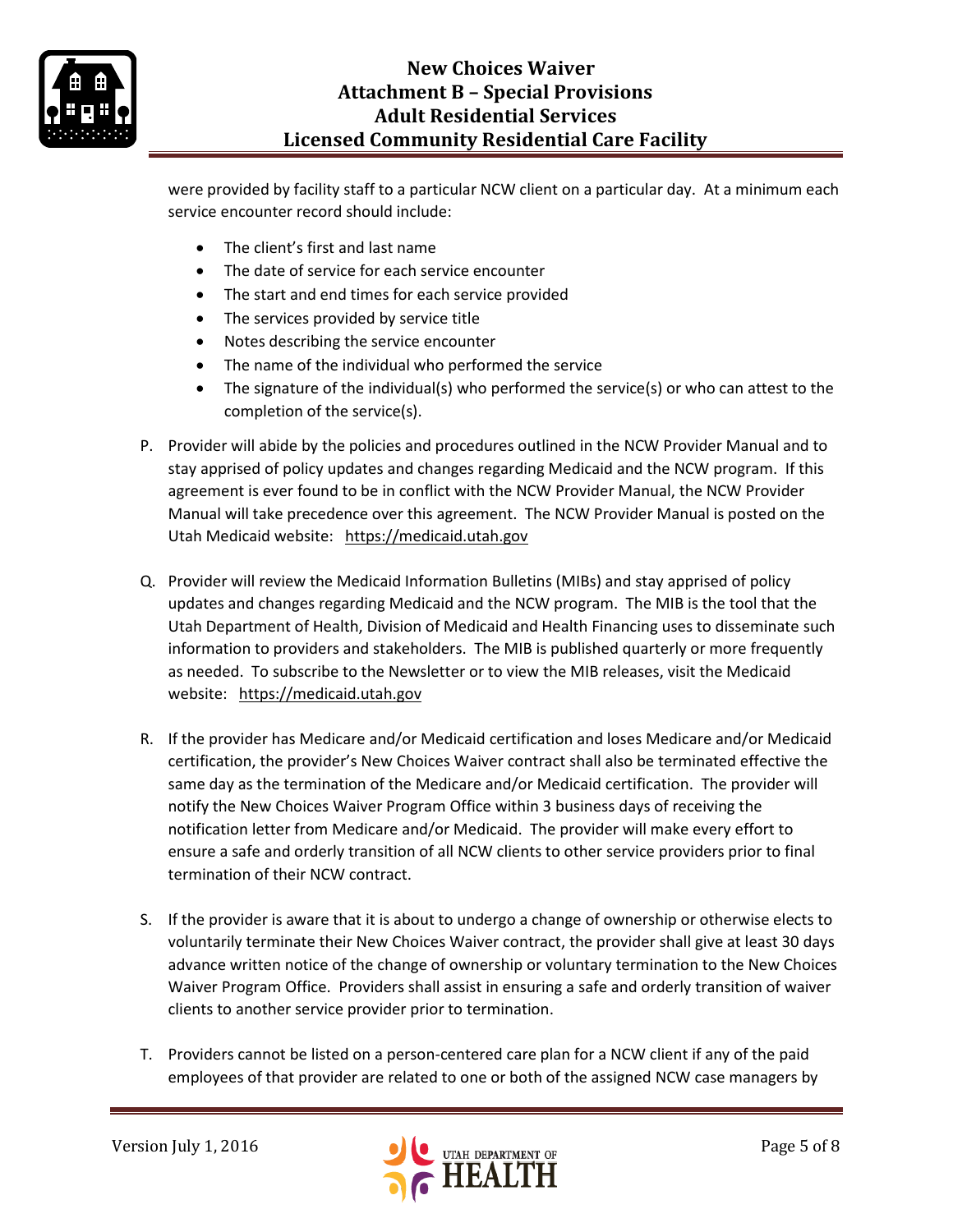

blood or by marriage. If the State Medicaid Agency finds that a conflict of interest is occurring between the provider agency and the case management agency, the provider or the case management agency may be prevented from providing services to that particular client. Exceptions will only be made in remote geographical areas of the state where there are no other willing, qualified providers available to offer the service(s). Only the State Medicaid Agency has authority to approve exceptions to conflict of interest rules.

- U. The State Medicaid Agency may terminate the provider's New Choices Waiver contract after giving the provider 30 days advance written notice for either of the following reasons:
	- 1. The State Medicaid Agency detects a pattern of non-compliance with general Utah Medicaid provider standards,
	- 2. The State Medicaid Agency detects a pattern of non-compliance with NCW policies, procedures and/or provisions listed in this contract.

Examples of conduct that constitutes patterns of non-compliance include but are not limited to:

- Abuse, neglect or exploitation of waiver clients;
- Billing Medicaid in excess of the amount, duration and frequency of services that have been authorized;
- Billing Medicaid for services not provided;
- Billing Medicaid for days when a NCW client was out of the facility for an entire 24-hour day;
- Inadequate or non-existent record keeping;
- Hiring individual service employees that do not meet the minimum waiver provider qualifications;
- Not maintaining minimum provider qualifications such as required license(s);
- Acts of direct marketing to prospective or currently enrolled NCW clients or their representatives;
- Acts of coercion or manipulation of client freedom of choice rights;
- Acts of offering or receiving incentives or kick-backs to or from other providers or entities in an effort to manipulate client freedom of choice rights;
- Billing NCW clients or their representatives for services covered by Medicaid; and/or
- Lack of provider representation at the mandatory annual provider training.

If the State Medicaid Agency discovers conduct that constitutes a pattern of non-compliance but elects not to terminate the provider's New Choices Waiver contract, the State Medicaid Agency may instead suspend making new referrals to the provider, require the provider to repay any overpayments, complete additional training and/or to submit to additional monitoring activities in order to avoid contract termination. The provider will be given hearing rights for any adverse actions taken by the State Medicaid Agency.

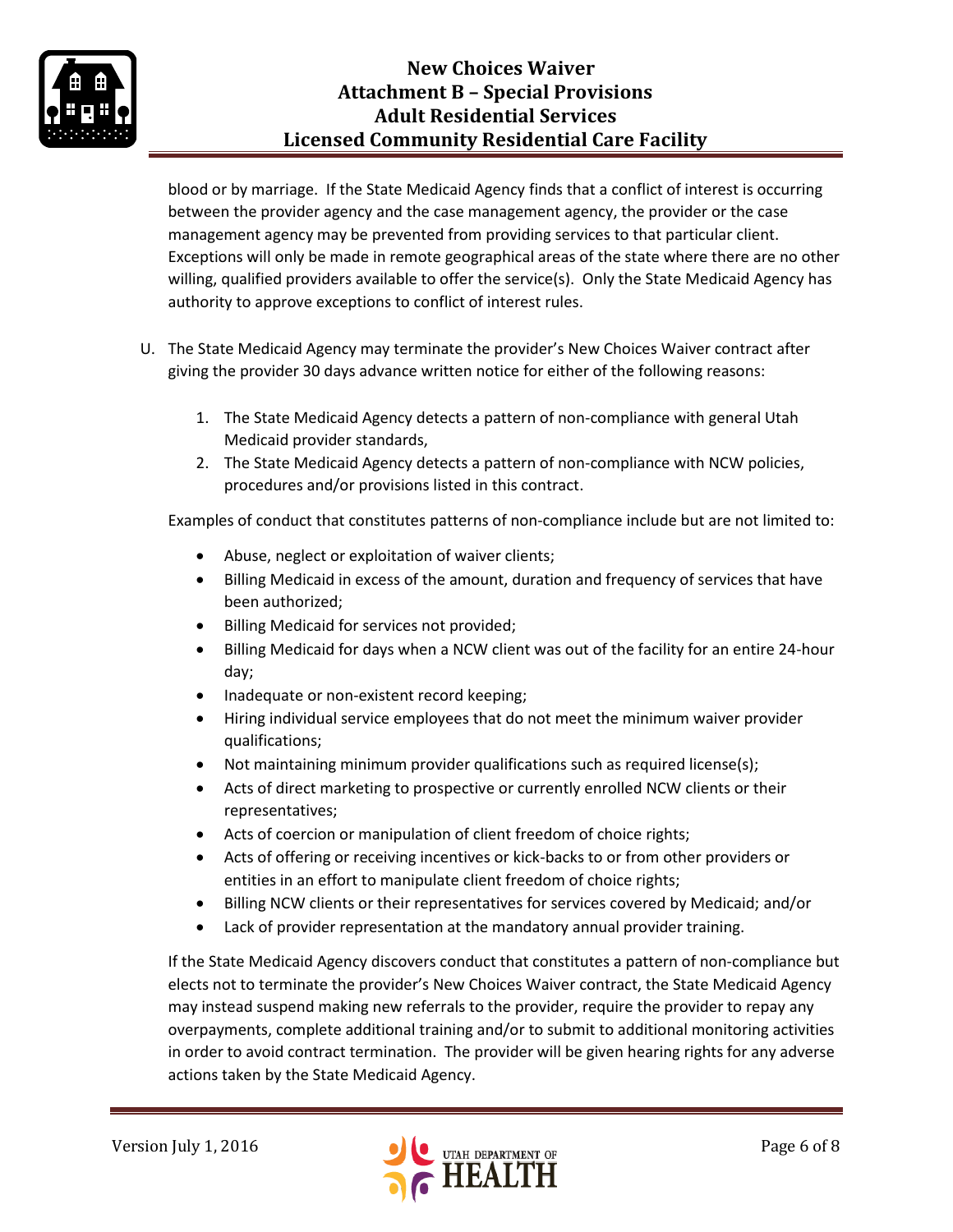

V. All new NCW providers must complete the NCW New Provider Training before the New Choices Waiver Program Office will forward the provider's enrollment application to the next step in the enrollment process. This includes existing providers who experience changes in ownership. NCW New Provider Training is offered one time each month and is located at the Utah Department of Health, 288 N. 1460 W., Salt Lake City, Utah 84114. To register for the next training please call the NCW Program Office and ask to speak with the NCW Provider Specialist. (800)662-9651, option 6.

After the provider is enrolled, additional training is available if the provider requests it by contacting the NCW program office at the same number listed above.

The New Choices Waiver Program Office provides annual training to all enrolled Adult Residential Services providers. This training is mandatory and at least one representative from each provider entity must attend in order to get credit for the annual training.

(The rest of this page is intentionally left blank.)

\_\_\_\_\_\_\_\_\_\_\_\_\_\_\_\_\_\_\_\_\_\_\_\_\_\_\_\_\_\_\_\_\_\_\_\_\_\_\_\_\_\_\_\_\_\_\_\_\_\_\_\_\_\_\_\_\_\_\_\_\_\_\_\_\_\_\_\_\_\_\_\_\_\_\_\_\_\_